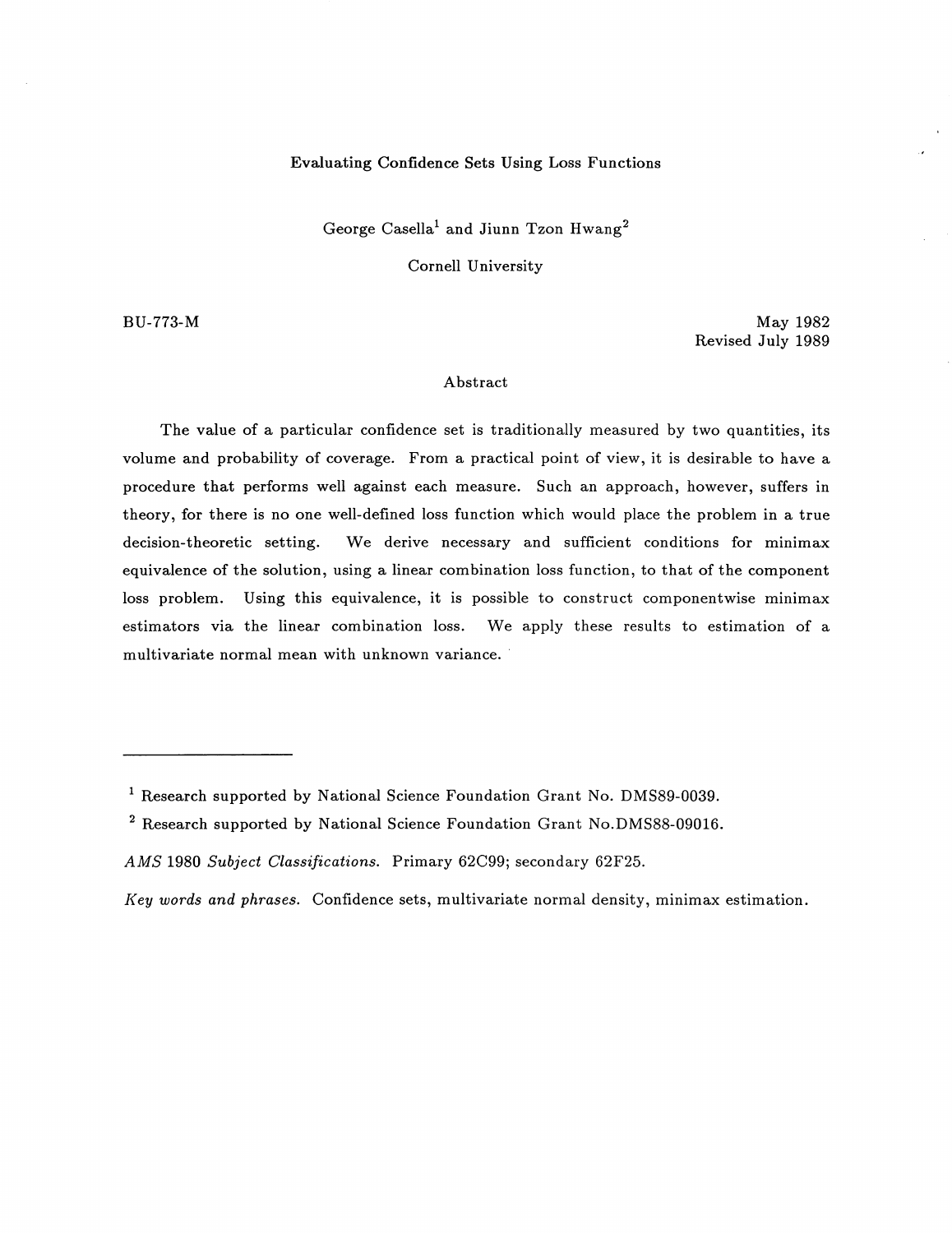#### 1. Introduction.

The theory of set estimation has progressed at a slower rate than that of point estimation. One possible reason for this is the lack of a reasonable, widely accepted loss function. Without such a loss function it is impossible to put the set estimation problem in a true decision-theoretic setting, and even defining such concepts as minimaxity can become somewhat contrived.

If C is a set estimator for a parameter  $\gamma$ , there are two natural measures of the worth of C. One is a measure of the size of the set C, denoted by  $\varphi(C)$ , and the other is a measure of containment of  $\gamma$  in C, denoted by  $I_{\gamma}$ , where  $I_{\gamma}(C) = 1$  if  $\gamma \in C$  and 0 otherwise. It is reasonable, when attempting to decide upon a particular estimator, C, to evaluate it using both  $\varphi(C)$  and I<sub> $\gamma$ </sub>(C), and choose a procedure that performs well against each measure. While this is appealing from a practical point of view, it is decidedly difficult to deal with in theory. From a theoretical point of view it is desirable to combine  $\varphi(C)$  and  $I_{\gamma}(C)$  into one loss function and choose a procedure which performs well against this loss function. This approach, however, can suffer in the eye of the practitioner, who may not see a reasonable way to combine  $\varphi(C)$  and  $I_{\gamma}(C)$ . (For some suggestions see Casella, Hwang, and Robert, 1989.)

The purpose of this paper is to demonstrate when these approaches are equivalent. That is, for a particular linear combination of  $\varphi(C)$  and  $I_{\gamma}(C)$ , to identify procedures which perform well against the linear combination loss function and also perform well against each measure. Thus, it will follow that the set estimation problem can be placed in a decisiontheoretic framework and, whether or not one accepts the reasonableness of the loss function is irrelevant. The use of the loss function is justified through its connection to componentwise optimality. The loss function can be used to provide a straightforward means of constructing set estimators that are componentwise optimal.

Most previous work on decision-theoretic set estimation has dealt with evaluation of procedures against either a linear combination loss or against  $\varphi(C)$  and  $I_{\gamma}(C)$  separately, with no investigation of a connection. For example, Winkler (1972) considers a variety of linear combination loss functions, and determined conditions that optimal intervals must satisfy. Cohen and Strawderman (1973), building on the work of Brown (1966), demonstrated that for a wide class of loss functions the best invariant confidence interval for a translation or scale parameter is an admissible minimax estimator.

Our main concern is with equivalence with respect to minimaxity. (It is straightforward to establish that if a confidence set is admissible against a loss function that is a linear combination of  $\varphi(C)$  and  $I_{\gamma}(C)$ , then it is admissible componentwise. See Joshi (1969) for a complete discussion of this.) One of the only papers to explicitly deal with minimax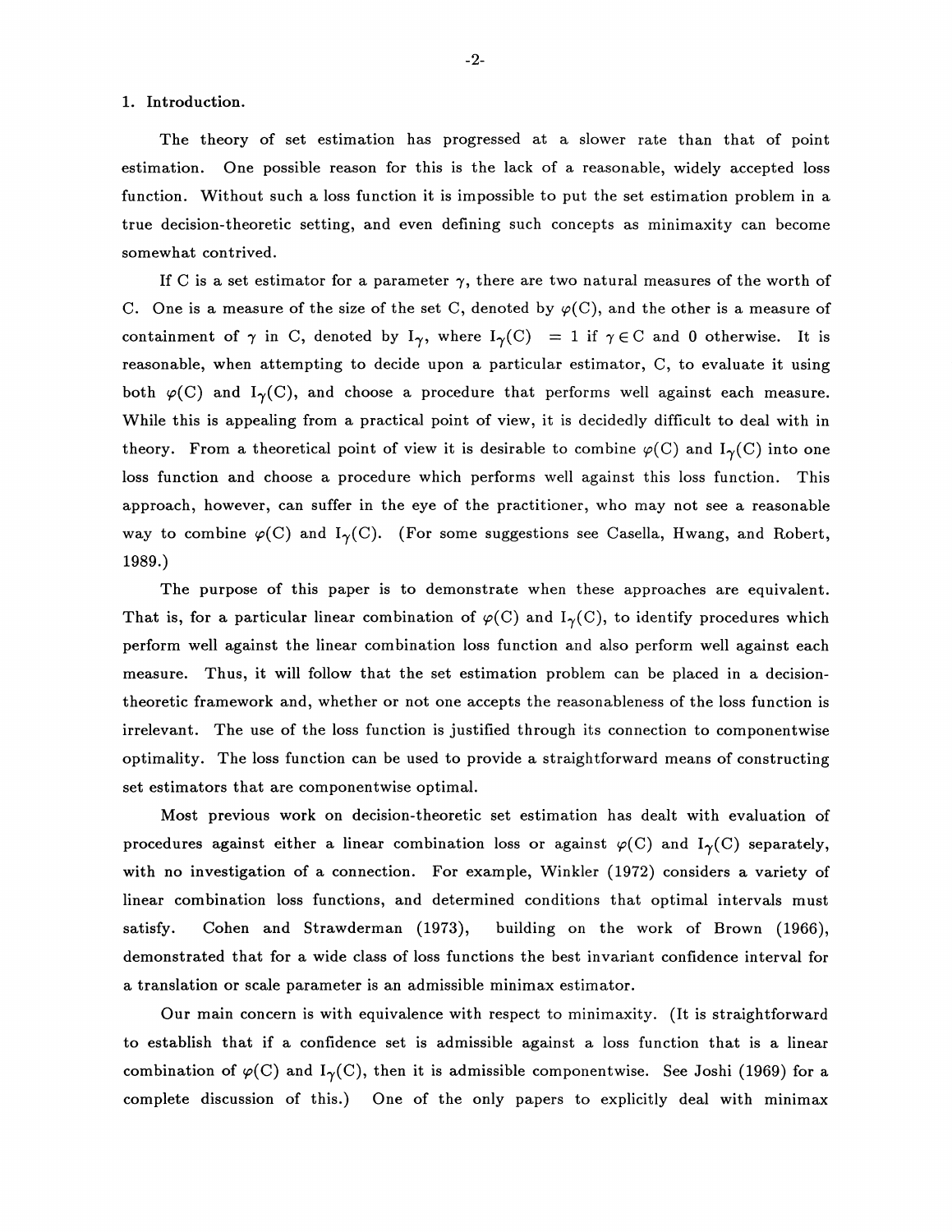equivalence is that of Blyth (1951). Although he was mainly concerned with sequential problems (and considered loss components of sampling cost and estimation loss), some of his results are quite general. He showed that, under certain conditions on the procedure C, if C is minimax against a linear combination loss, then C is minimax against a component loss. Our results both extend and strengthen those of Blyth.

The results reported in this paper have influenced other decision-theoretic investigations concerning the behavior of set estimators. (The results reported here were originally the basis for the technical report Casella and Hwang, 1982.) These other papers include Casella and Hwang (1983, 1987), who construct improved confidence sets using an empirical Bayes approach with loss functions; Cohen and Sackrowitz (1984), who investigate the relationship between componentwise loss and a random linear combination loss; Meeden and Vardeman (1985), who study the relationship between admissibility and Bayesianity in test estimation; and the aforementioned Casella, Hwang and Robert (1989), who study nonlinear set estimation losses.

In Section 2 we derive the main equivalence results in a general setting, establishing a necessary and sufficient condition for minimax equivalence between the linear combination solution and the component solution. Section 3 considers the case of estimating the mean vector of a multivariate normal distribution with unknown variance. Using standard techniques, it is established that the usual confidence set is minimax against a linear combination loss, and the results of Section 2 are applied to establish minimaxity against the component loss. An appendix is included, which contains details of some of the calculations needed in Section 3.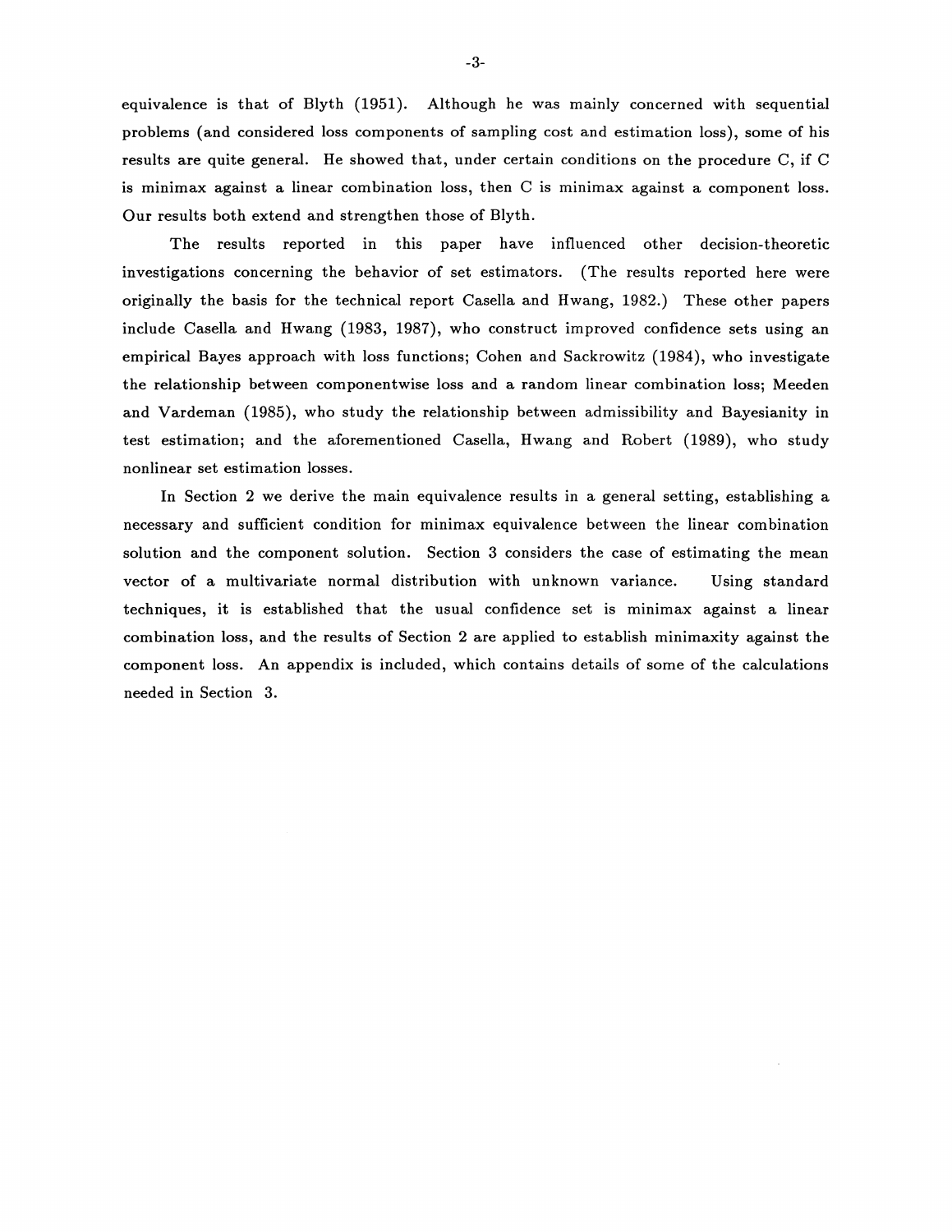## 2. Minimax Equivalence.

Let x be an observation on the random variable X from the sample space  $\mathfrak{S} = \mathbb{R}^p$ , and let  $\mathcal{B}$  be the  $\sigma$ -field of all subsets of  $\mathcal{B}$ . For each  $\gamma \in \Omega$ , let  $P_{\gamma}(\cdot)$  be a probability measure on  $\mathcal{B}.$  Following Joshi (1969), we define a confidence procedure C to be a Borel measurable subset of the product space  $\mathfrak{S} \times \Omega$ . Associated with each confidence procedure C are two cross sections, the  $\gamma$  section, a Borel subset of  $\mathfrak S$  given by

$$
C_{\gamma} = \{x: (x,\gamma) \in C\},\,
$$

and the X section (the confidence set for  $\gamma$ ), a Borel subset of  $\Omega$  given by

$$
C_{X} = \{ \gamma : (x, \gamma) \in C \} .
$$

The coverage probability of a confidence procedure C, denoted by  $P_{\gamma}(C)$ , is the probability content of the set  $C_{\gamma}$  when  $\gamma$  is the true state of nature, i.e.,

$$
P_{\gamma}(C) = P_{\gamma}(\gamma \in C_{X}) = P_{\gamma}(X \in C_{\gamma}) = \int_{C_{\gamma}} dP_{\gamma}(x) .
$$

With each confidence procedure C, we also associate with it a measure of size,  $\varphi(C)$ . This can be given a quite general definition, but it suffices to consider  $\varphi(C)$  to a scaled measure of volume. Define  $\varphi(C)$  by

(2.1) 
$$
\varphi(C) = k(x, \gamma) Vol(C_x) ,
$$

where  $k(x,\gamma)$  is a nonnegative, measurable function on  $\mathfrak{S} \times \Omega$  and  $Vol(C_x)$  is the Lebesgue measure of  $C_X$ .

A confidence procedure C is unique only up to an equivalence relation. Two procedures  $C_1$  and  $C_2$  are equivalent if the set

$$
(C_1 \backslash C_2) \cup (C_2 \backslash C_1)
$$

has Lebesgue measure zero. Such a restriction is necessary for, without it, it would be possible to increase the coverage probability of any confidence procedure without increasing its volume (by simply adding isolated points to the set). Hence, any loss criteria would be meaningless in establishing a preference ordering among confidence sets.

We now give two definitions of a minimax confidence procedure.

*Definition* 2.1. A confidence procedure  $C^*$  is said to be  $\alpha$ -minimax if, for a given  $\alpha$ ,

i) 
$$
P_{\gamma}(C^*) \ge 1-\alpha
$$
 for all  $\gamma$   
ii) sup  $E_{\gamma}\varphi(C^*) = \inf_{C} \sup_{\gamma} E_{\gamma}(C)$ ,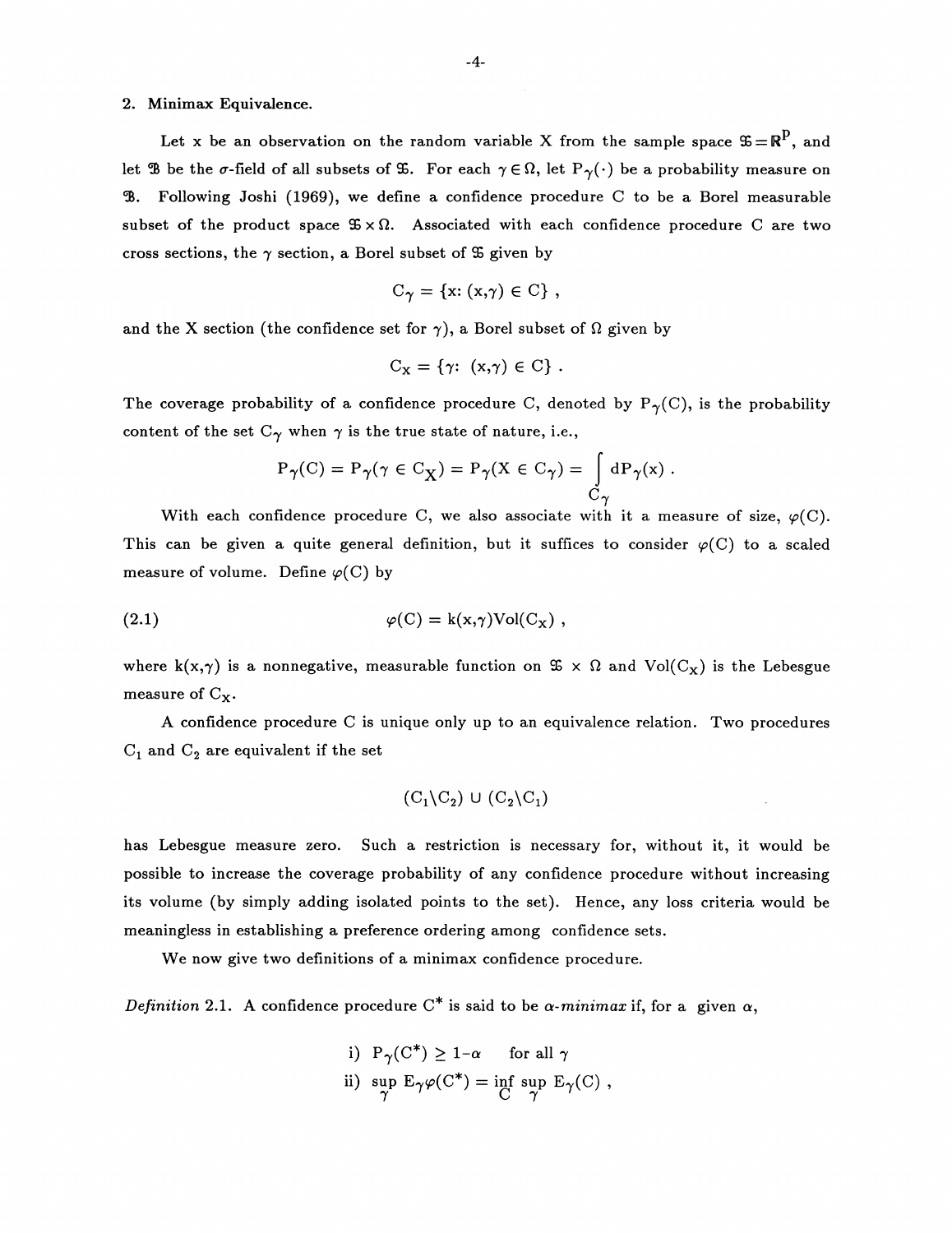where the infimum is taken over all confidence procedures C that satisfy i). Let  $\mathfrak{g}_{\alpha}$  denote the class of all  $\alpha$ -minimax confidence procedures.

This is a more practical definition of minimaxity: an  $\alpha$ -minimax confidence set minimizes the maximum expected volume among all  $1-\alpha$  confidence sets.

For the other definition of minimaxity, we introduce the loss function

(2.2) 
$$
L(\gamma, C) = \varphi(C) - I_{\gamma}(C).
$$

The risk of a confidence procedure C is then given by

(2.3) 
$$
R(\gamma,C) = E_{\gamma}L(\gamma,C) = E_{\gamma}\varphi(C) - P_{\gamma}(C).
$$

*Definition* 2.2. A confidence procedure  $C^*$  is said to be k-minimax if

$$
\sup_{\gamma} \; R(\gamma,C^*) = \inf_{C} \; \sup_{\gamma} \; R(\gamma,C) \; ,
$$

where the infimum is taken over all confidence procedures C. Let  $\mathfrak{g}_k$  denote the class of kminimax confidence procedures.

The "k" in the name k-minimax refers to the function  $k(x, \gamma)$  of (2.1), the factor by which the volume is scaled.

Finally, we define a class of confidence procedures,  $\mathcal{G}^*$ , which provides an important link between  $\alpha$ -minimaxity and k-minimaxity. This class is defined by

$$
\mathbf{G}^* = \left\{ \mathbf{C} \in \mathfrak{B} \times \Omega \colon \text{there exists } \left\{ \gamma_n \right\}_{n=1}^{\infty} \text{ such that } \lim_{n \to \infty} \mathbf{E}_{\gamma_n} \varphi(\mathbf{C}) \right\}
$$

$$
= \sup_{\gamma} \mathbf{E}_{\gamma} \varphi(\mathbf{C}) \text{ and } \lim_{n \to \infty} \mathbf{P}_{\gamma_n}(\mathbf{C}) = \inf_{\gamma} \mathbf{P}_{\gamma}(\mathbf{C}) = 1 - \alpha \right\}.
$$

g\* can be thought of as a class of confidence sets for which the maximum expected scaled volume and minimum coverage probability occur at the same parameter value. Note that  $\mathfrak{g}^*$ contains any procedure with constant volume or constant coverage probability. Under suitable conditions, invariant confidence procedures will be in  $\mathfrak{g}^*$ . (Goutis and Casella (1989) is an example of an invariant confidence procedure that does not have constant coverage probability.) This fact is explored in the next section.

The following theorem establishes an equivalence between k-minimax confidence sets and  $\alpha$ -minimax confidence sets.

*Theorem* 2.1. *Suppose*  $\mathfrak{g}_k \cap \mathfrak{g}^* \neq \emptyset$ . Let  $C \in \mathfrak{g}_k$  be a  $1-\alpha$  confidence set. Then  $C \in \mathfrak{g}_\alpha$  if *and only if*  $C \in \mathcal{G}^*$ .

*Proof.* To prove sufficiency, assume  $C \in \mathcal{G}^*$ . Then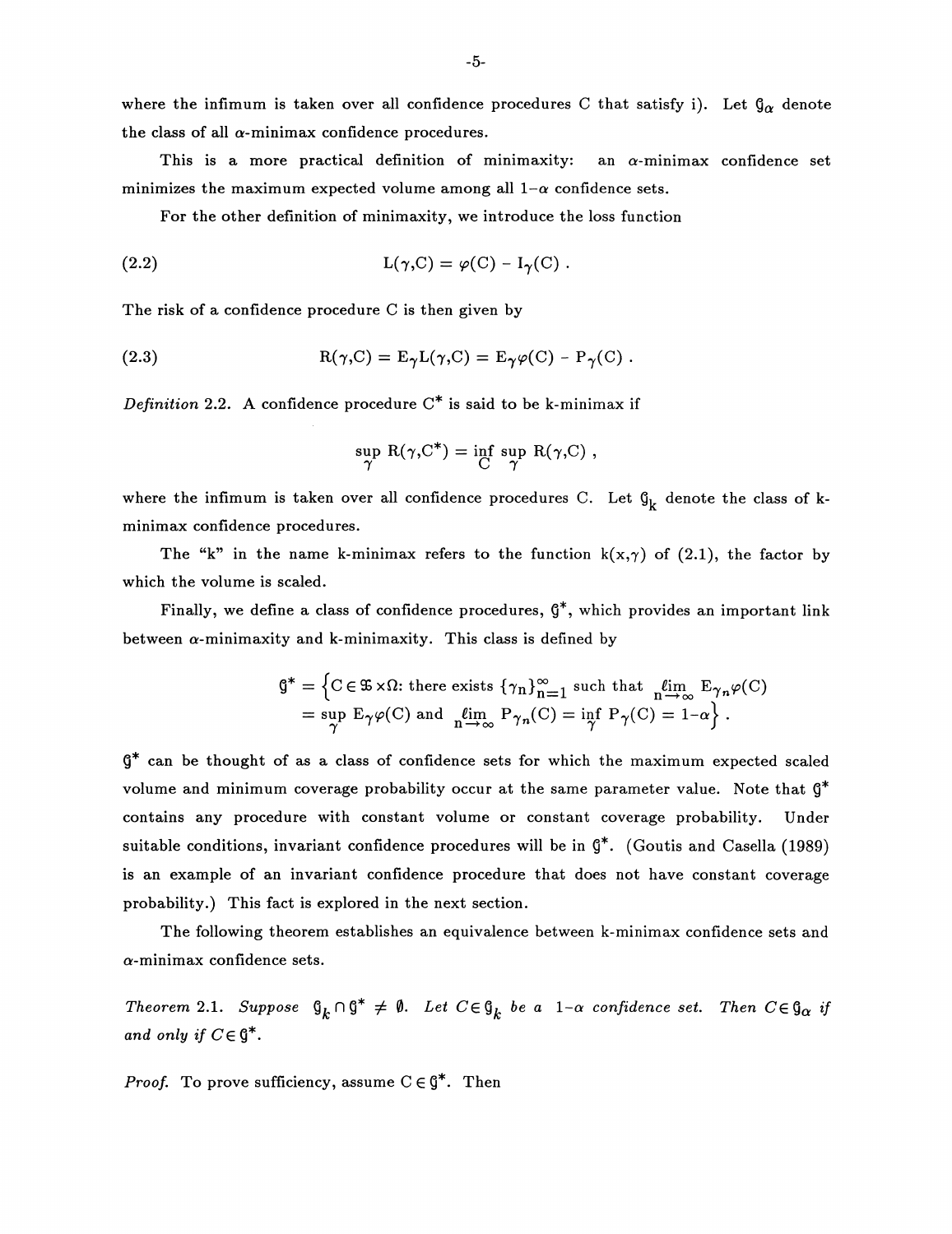$$
\sup_{\gamma} R(\gamma, C) = \sup_{\gamma} \{ E_{\gamma} \varphi(C) - P_{\gamma}(C) \}
$$
  
= 
$$
\sup_{\gamma} E_{\gamma}(C) - \inf_{\gamma} P_{\gamma}(C)
$$
  
= 
$$
\sup_{\gamma} E_{\gamma} \varphi(C) - (1-\alpha),
$$

where the second equality follows from the fact that  $C \in \mathcal{G}^*$ . Now suppose C' has confidence coefficient at least  $1-\alpha$ . We have

$$
\sup_{\gamma} E_{\gamma} \varphi(C) - (1-\alpha) \leq \sup_{\gamma} R(\gamma, C') \leq \sup_{\gamma} E_{\gamma} \varphi(C') - (1-\alpha) ,
$$

and hence,  $C \in \mathcal{G}_{\alpha}$ . To prove the necessity let  $C' \in \mathcal{G}_k \cap \mathcal{G}^*$ , which implies that we also have  $C' \in \mathfrak{g}_{\alpha}$ . Now

(2.4) 
$$
\sup_{\gamma} R(\gamma, C) = \sup_{\gamma} E_{\gamma} \varphi(C') - \inf_{\gamma} P_{\gamma}(C')
$$

$$
= \sup_{\gamma} E_{\gamma} \varphi(C') - (1-\alpha) .
$$

Let  $\gamma_1$  be a value that satisfies

(2.5) 
$$
\sup_{\gamma} R(\gamma, C) = R(\gamma_1, C) = E_{\gamma_1} \varphi(C) - P_{\gamma_1}(C) .
$$

Since  $C \in \mathfrak{g}_{\alpha}$ ,  $E_{\gamma_1} \varphi(C) \leq \sup_{\gamma} E_{\gamma} \varphi(C')$ , hence, from (2.4) and (2.5), we have  $P_{\gamma_1}(C) \leq 1-\alpha$ . But inf P<sub> $\gamma$ </sub>(C) = 1- $\alpha$ , so it must be the case that P $\gamma_1$ (C) = 1- $\alpha$  = inf P<sub> $\gamma$ </sub>(C). But then it also follows that  $E_{\gamma_1}\varphi(C) = \sup_{\gamma} E_{\gamma}\varphi(C') = \sup_{\gamma} E_{\gamma}\varphi(C)$  and, hence,  $C \in \mathfrak{g}^*.$ 

The sufficiency part of this theorem is quite similar to Lemma 5 of Blyth (1951), although the conditions are stated somewhat differently. For reasonable choices of k it is usually possible to find  $\alpha$  such that  $\mathfrak{g}_k \cap \mathfrak{g}^* \neq \emptyset$ . For instance, a minimax equalizer rule will be a member of  $\mathfrak{g}_k \cap \mathfrak{g}^*$ . In such situations, the procedure for verifying  $\alpha$ -minimaxity of a confidence set is clear; find a k-minimax confidence set and verify that it is in  $\mathfrak{g}^*$ . As will be seen in the next section, working with the linear combination loss function is a great advantage, yielding an easy characterization of Bayes sets, and straightforward methods of establishing minimaxity.

Although it is of less practical importance, it is of interest to inquire when an  $\alpha$ -minimax confidence set is also k-minimax. The next theorem establishes this result.

*Theorem 2.2. Suppose*  $\mathcal{G}_k \cap \mathcal{G}^* \neq \emptyset$ . *If*  $C \in \mathcal{G}_\alpha$  then  $C \in \mathcal{G}_k$ .

*Proof.* Let  $1-\alpha = \inf_{\gamma} P_{\gamma}(C)$ , and let  $C' \in \mathfrak{g}_k \cap \mathfrak{g}^*$  (and hence  $C' \in \mathfrak{g}_\alpha$ ). Then

$$
R(\gamma, C) = E_{\gamma} \varphi(C) - P_{\gamma}(C) \le \sup_{\gamma} E_{\gamma} \varphi(C) - (1 - \alpha)
$$
  
 
$$
\le \sup_{\gamma} E_{\gamma} \varphi(C') - (1 - \alpha) = \sup_{\gamma} R(\gamma, C').
$$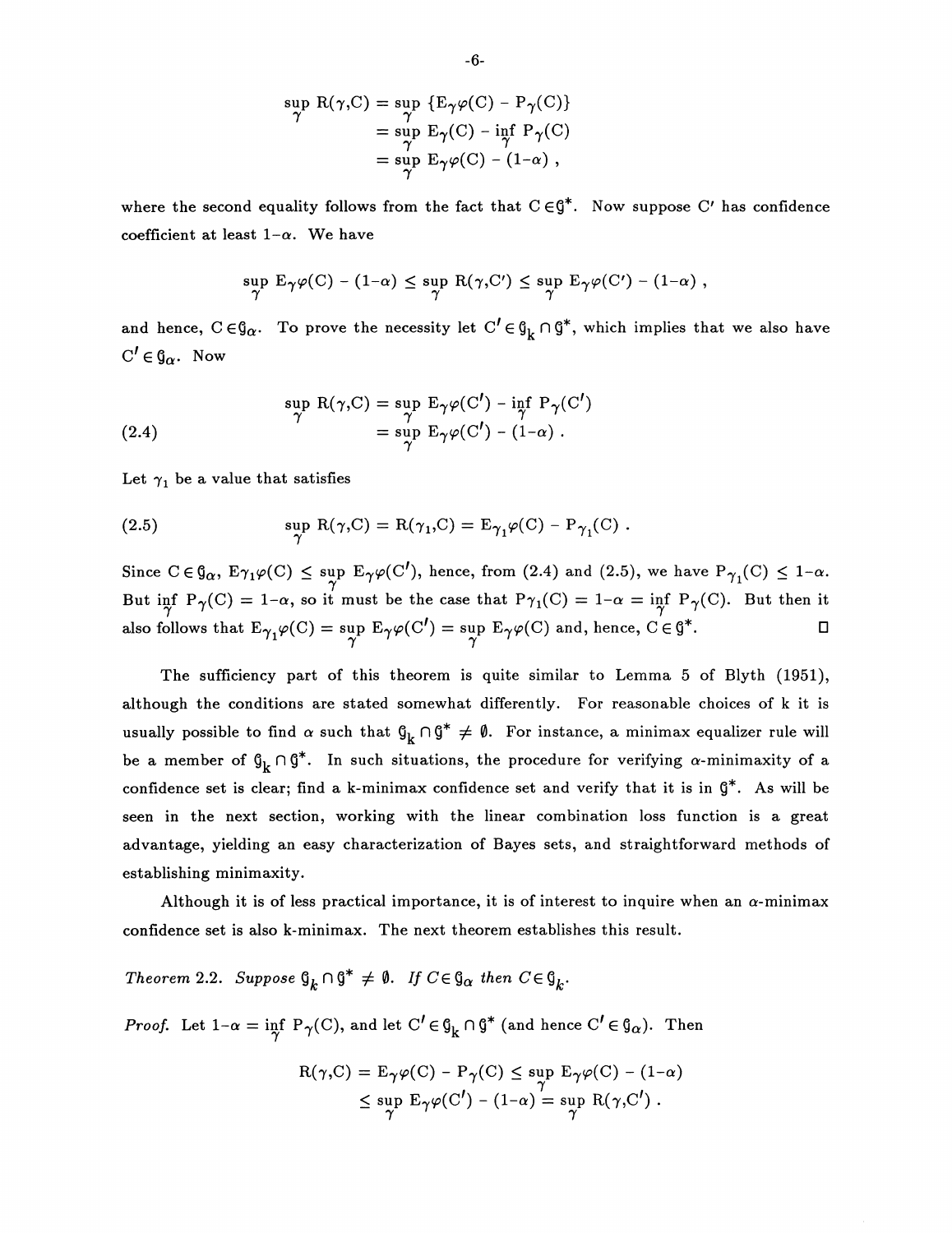Hence,  $R(\gamma, C) \leq \sup R(\gamma, C')$  for all  $\gamma$ , so  $C \in \mathfrak{g}_k$ .  $\pmb{\gamma}$ 

 $\sim 10^{-10}$ 

 $\mathcal{A}$ 

0

 $\hat{\boldsymbol{\epsilon}}$ 

 $\epsilon$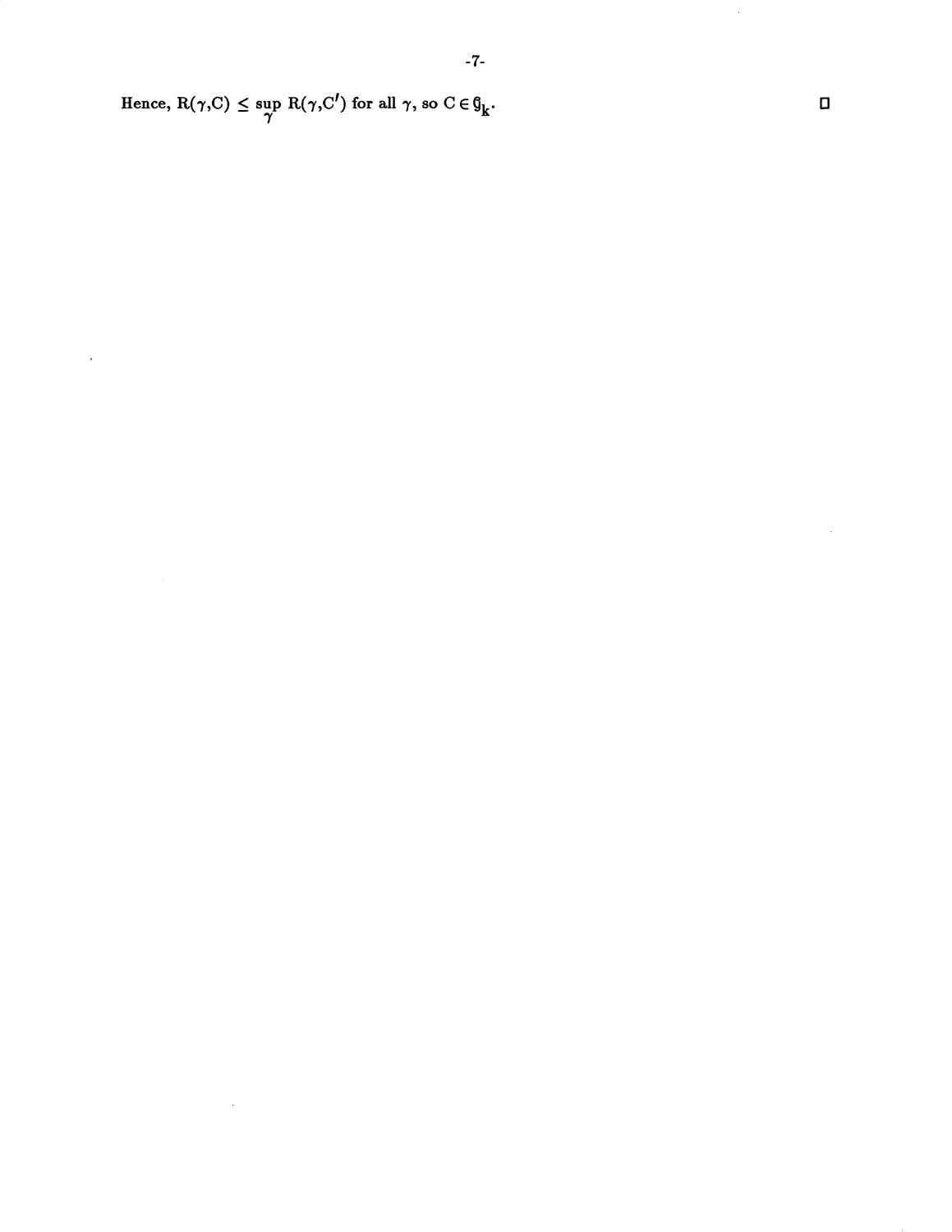#### 3. The Multivariate Normal Distribution.

In this section we specialize to the case of constructing a confidence set for the mean of a multivariate normal distribution with unknown variance. Using a standard argument, it is established that the usual confidence set is k-minimax for a particular choice of k. Theorem 2.1 is then applied to establish  $\alpha$ -minimaxity.

Let X have a p-variate normal distribution with mean  $\theta$  and covariance matrix  $\sigma^2 I$  $(X \sim N(\theta, \sigma^2 I)),$  where both  $\theta$  and  $\sigma^2$  are unknown. Let s<sup>2</sup> be an observation on S<sup>2</sup>, an estimate of  $\sigma^2$  (independent of X), with  $S^2 \sim (\sigma^2/\nu)\chi^2_{\nu}$ . Let C be a set estimator of  $\theta$ , and consider the loss function

(3.1) 
$$
L_k(\theta, \sigma^2, C) = \frac{k}{\sigma^p} Vol(C) - I_{\theta}(C) ,
$$

a special case of (2.2) with  $k(x,\gamma) = k/\sigma^p$ , k constant. As will be seen, there is a direct relationship between the value of k in (3.1) and the confidence coefficient of C,  $1-\alpha$ . Indeed, just as we require  $0 \le 1-\alpha \le 1$ , there is a range of reasonable values of k, namely  $0 < k \le (2\pi)^{-p/2}$ . If  $k>(2\pi)^{-p/2}$ , the volume component of the loss overwhelms the indicator function, making the loss function useless.

The usual confidence set for  $\theta$  is

$$
(3.2) \tC0 = \{\theta: |\theta - x| \le cs\},\t
$$

a p-sphere of radius cs centered at x. If  $\sigma^2$  is known, then C<sup>0</sup> (with s replaced by  $\sigma$ ) is both k-minimax and  $\alpha$ -minimax for appropriate k and  $\alpha$ . This result, however, has not been extended to the unknown variance case. The minimaxity of  $C^0$  is an important benchmark for use in measuring the performance of other set estimators in the unknown variance case. Establishment of Stein-type domination results must start from a classically optimal estimator, and  $C^0$  provides such a starting point.

We begin by establishing, for given k and an appropriate choice of c, that  $C^0$  is the best invariant set estimator of  $\theta$  against the loss (3.1). To establish that C<sup>0</sup> is best invariant, we must also consider randomized confidence procedures which, following Joshi (1969), we define in the following way.

*Definition* 3.1. A *randomized confidence procedure*  $\lambda(x,s,\theta)$  is a Lebesgue measurable function on  $\mathbb{R}^P \times (0,\infty) \times \mathbb{R}^P$ , taking values in [0,1]. We interpret  $\lambda(x,s,\theta)$  as the probability of including  $\theta$  in the confidence set when  $X = x$  and  $S = s$  are observed.

It is straightforward to verify that the problem remains invariant under the transformation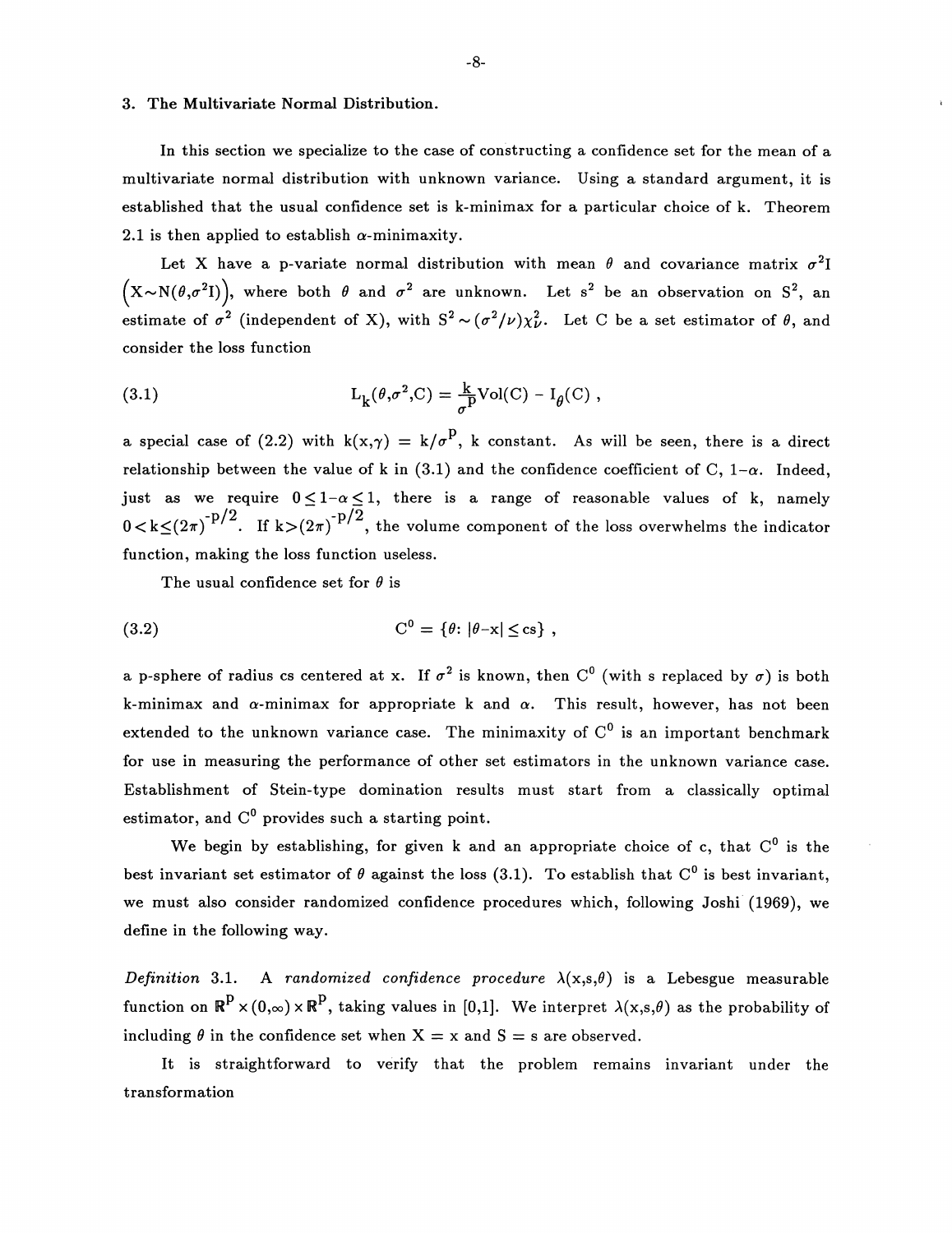(3.3) 
$$
(x,s) \rightarrow (ax+b,as), \quad (\theta,\sigma) \rightarrow (a\theta+b, a\sigma),
$$

where  $a>0$  and  $b \in \mathbb{R}^P$ . The invariant rules must satisfy  $\lambda(x,s,\theta) = \lambda(ax+b,as,a\theta+b)$ , which implies that the invariant rules are of the form

(3.4) 
$$
\lambda(x,s,\theta) = \lambda[(x-\theta)/s].
$$

It immediately follows that for any invariant rule  $\lambda$ , both its expected scaled volume and coverage probability are constant with respect to  $\theta$  and  $\sigma$ . We are now ready to prove the following theorem.

*Theorem* 3.1. *If*  $0 < k \leq (2\pi)^{-p/2}$ , then the best invariant estimator against the loss  $L(\theta, \sigma^2, C)$  $= (k/\sigma^p) Vol(C) - I_\theta(C)$  is given by (3.2) where  $c^2$  satisfies  $(2\pi)^{-p/2} [\nu/(\nu+c^2)]^{(p+\nu)/2} = k$ .

*Proof.* Note that  $E(S^P|\sigma) = \sigma^P(2/\nu)^{p/2}\Gamma[(p+\nu)/2][\Gamma(\nu/2)]^{-1} = \sigma^P M$  (say). Straightforward calculation shows that for any invariant rule  $\lambda$ ,

$$
R(\theta, \sigma^2, \lambda) = (k/\sigma^P) E(S^P | \sigma) \int \lambda(t) dt - \int \lambda(t) p_{\nu}(t) dt
$$
  
= 
$$
\int [kM - p_{\nu}(t)] \lambda(t) dt,
$$

where  $P_{\nu}(\cdot)$  is a multivariate Student's t density with  $\nu$  degrees of freedom. From the Neyman-Pearson Lemma, this risk is minimized by choosing  $\lambda(t) = \{t: p_{\nu}(t) \geq kM\}$ . From the definition of M and the form of the multivariate t density, it is easily seen that this set is equivalent to  $C^0$ .

*Remark*: The bounds on k are quite important. Obviously, if  $k=0$  then the volume term is eliminated from the loss function, and the optimal set estimator is the entire parameter space. More important, if  $k > (2\pi)^{-p/2}$ , the loss function places too much weight on the volume term. The consequences of this will be seen later.

Since the invariant confidence sets have constant scaled volume and coverage probability, it immediately follows that the confidence set  $C^0$  given in (3.2) has minimum volume and expected volume among all invariant confidence procedures  $\lambda$  satisfying  $P(\lambda|\theta,\sigma) \geq P(C^0|\theta,\sigma)$ . This property is usually taken to be the definition of a best invariant confidence set (see, e.g., Stein 1962), rather than the definition arising from the use of the loss function. As can be seen, the loss function approach implies best invariance according to this definition also. Furthermore, the relationship given between k and c in Theorem 3.1 uniquely determines the best invariant set.

Now that  $C^0$  has been established to be the best invariant (equalizer) rule, establishing k-minimaxity can proceed in a straightforward manner. Indeed, there are two distinct ways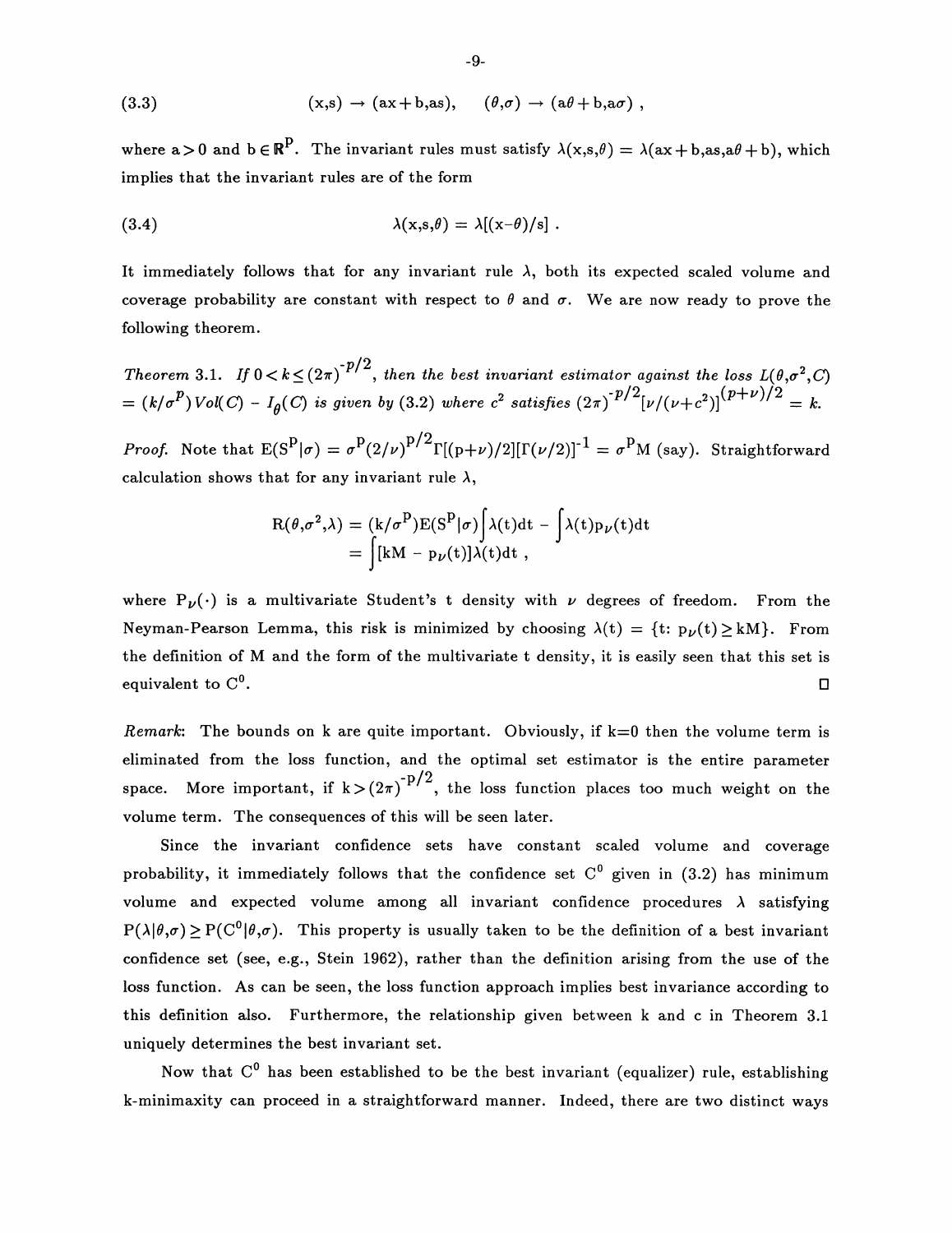to proceed. One way is to verify that the assumptions of the Hunt-Stein Theorem (Kiefer 1957) are satisfied, and then apply the theorem to establish the k-minimaxity of  $C^0$  (see also Hooper 1982 for a similar development). The other technique is to verify that  $R(\theta, \sigma^2, C^0)$  is a limiting Bayes risk.

We choose to employ the more standard technique, that of establishing that  $R(\theta, \sigma^2, C^0)$ is a limiting Bayes risk. This method seems to be the more instructive one, for it gives more information about the structure of the problem, and also some hint about the type of Bayes rules which might lead to k-minimax set estimators. It also avoids the tedious and difficult task of verifying the assumptions of the Hunt-Stein Theorem.

The Bayes rules against the loss (3.1) are particularly easy to characterize. Let  $\pi(\cdot|\cdot)$  be the general notation for a conditional (posterior) distribution, with  $\pi(\cdot)$  denoting an unconditional (prior) distribution. The proof of the following theorem is straightforward.

*Theorem 3.2. Let*  $L_k(\theta, \sigma^2, C) = (k/\sigma^p) Vol(C) - I_\theta(C)$ , and suppose  $\pi(\theta, \sigma^2)$  is a prior *distribution. The Bayes rule is given by* 

$$
C^{\pi} = \left\{\theta \colon \pi(\theta|x,s^2) \geq k \int_{0}^{\infty} \frac{1}{\sigma^{\beta}} \pi(\sigma^2|x,s^2) d\sigma^2 \right\}.
$$

To establish k-minimaxity of  $C^0$  against the loss function  $L_k$ , it remains to find a sequence of Bayes rules with Bayes risks converging to the risk of  $C^0$ . Consider the prior density

(3.5) 
$$
\pi(\theta,\sigma^2)d\theta d\sigma^2 = \frac{1}{(2\pi\tau^2)^{p/2}} e^{-|\theta|^2/2\tau^2} \frac{1}{\Gamma(a)b^a} \frac{1}{(\sigma^2)^{a-1}} e^{-1/b\sigma^2} d\theta d\sigma^2,
$$

i.e.,  $\theta$  is distributed as p-variate normal with zero mean and covariance matrix  $\tau^2 I$ , and  $\sigma^2 \sim$ Inverse Gamma (a,b). The Bayes rule against  $L_k$ , along with evaluation of the limiting Bayes risk, is given in the appendix. A limiting Bayes risk is given by

$$
\lim_{\substack{\tau^2 \to \infty \\ \mathbf{a} \to \mathbf{0} \\ \mathbf{b} \to \infty}} \mathbf{r}(\pi, \mathbf{C}^{\pi}) = k \left( \frac{2\pi c^2}{\nu} \right)^{p/2} \frac{\Gamma\left(\frac{p+\nu}{2}\right)}{\Gamma(\nu/2)\Gamma[(p/2)+1]} - P\left(\mathbf{F}_{p,\nu} \leq c^2/p\right)
$$

where  $c^2 = \nu |k(2\pi)^{D/2}|^{p+\nu}$  –  $\nu$ . A limiting Bayes rule is

$$
C^{L} = \left\{\theta \colon \frac{1}{(2\pi)^{p/2}} \left(\frac{\nu}{\nu + |x-\theta|^2/s^2}\right)^{\frac{p+\nu}{2}} \geq k\right\}.
$$

The k-minimaxity of  $C^0$  can now be established.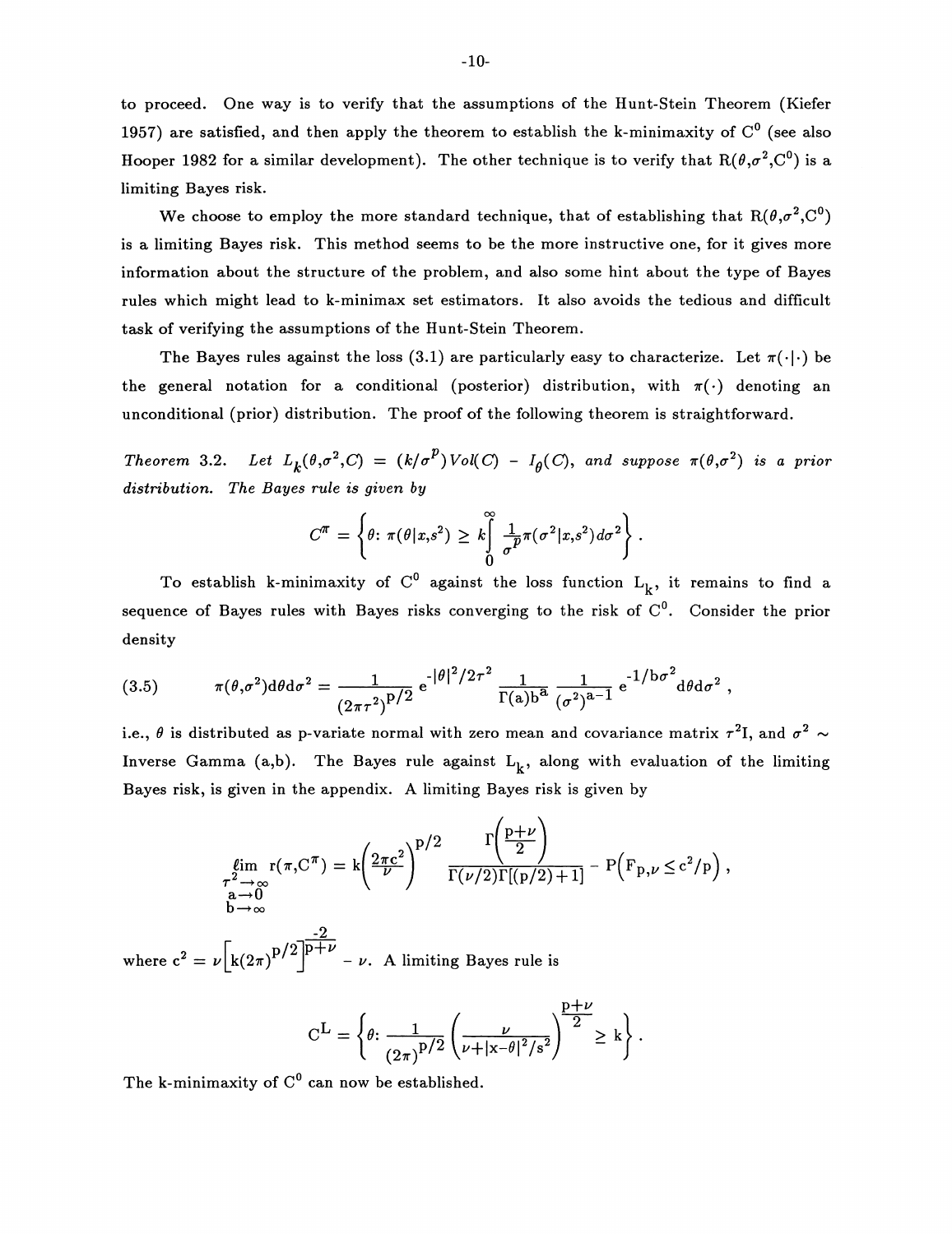*Theorem 3.3. If*  $0 < k \leq (2\pi)^{-p/2}$ , *then*  $C^0 = \{\theta: |\theta - x| \leq cs\}$  *is k-minimax if and only if k and c satisfy the relationship in Theorem* 3.1.

*Proof.* The theorem is established by noting that  $C^0$  is equivalent to  $C^L$ , and  $R_L(\theta, \sigma^2, C^0)$ equals the limiting Bayes risk, if and only if k and c satisfy  $(2\pi)^{-p/2}[\nu/(\nu+c^2)]^{(p+\nu)/2} = k$ . We thus have

$$
\sup_{\theta,\sigma^2} R_k(\theta,\sigma^2,C^0) = \ell \text{im } r(\pi,C^{\pi}),
$$

and it follows (see, for example, Berger 1985) that  $C^0$  is k-minimax. The necessity follows from Theorem 3.1. D

It is interesting to note that the conjugate prior (which is the same as (3.5) with the exception that  $\theta | \sigma^2 \sim N(0, \tau^2 \sigma^2 I)$  cannot be used to establish the k-minimaxity of C<sup>0</sup>. This is hinted at by the fact that C<sup>0</sup> is generalized Bayes against the improper prior  $\pi(\theta,\sigma) = \sigma^{-2}$ , and the conjugate prior cannot approach this as a limit. More precisely, if we denote the conjugate prior by  $\pi^*(\theta,\sigma^2)$ , there does not exist a sequence of functions m( $\tau^2$ ,a,b) such that  $m(\tau^2, a, b)\pi^*(\theta, \sigma^2) \rightarrow \sigma^{-2}$ . Also, in the Bayes risk of  $\pi^*$ , the term  $\Gamma(a - (p/2))$  appears, so the parameter a cannot approach zero.

Thus, using standard techniques, the k-minimaxity of  $C^0$  has been established. The major goal, however, is to establish  $\alpha$ -minimaxity of  $C^0$ . This follows immediately, however, from Theorem 2.1, since  $C^0 \in \mathfrak{g}^*$ .

*Theorem 3.4. If c*<sup>2</sup> *satisfies*  $P(F_{p,\nu} \le c^2/p) = 1-\alpha$ , then the set  $C^0 = \{\theta: |\theta-x| \le cs\}$  is  $\alpha$ *minimax.* 

Throughout this section we have required the condition that  $k \le (2\pi)^{-p/2}$ . This condition is needed so that the volume component of the loss does not· overwhelm the indicator function in the loss. Also, the relation between c and k, that is,

(3.6) 
$$
k = \frac{1}{(2\pi)^{p/2}} \left(\frac{\nu}{\nu + c^2}\right)^{\frac{p+2}{2}},
$$

shows that there is a 1-1 correspondence between the confidence level of  $C^0$  and k, and implicitly places this bound on k. It is, of course, possible to consider values of k greater than  $(2\pi)^{-p/2}$ , but as there is no relation with the component loss problem for such values of k, we would hope that this is reflected in the solution of the linear combination loss problem. We now investigate the case where  $k > (2\pi)^{-p/2}$ , and find a rather surprising result, which shows the importance of tying the loss function to the componentwise problem (or, more generally, the importance of not evaluating the loss function in a vacuum).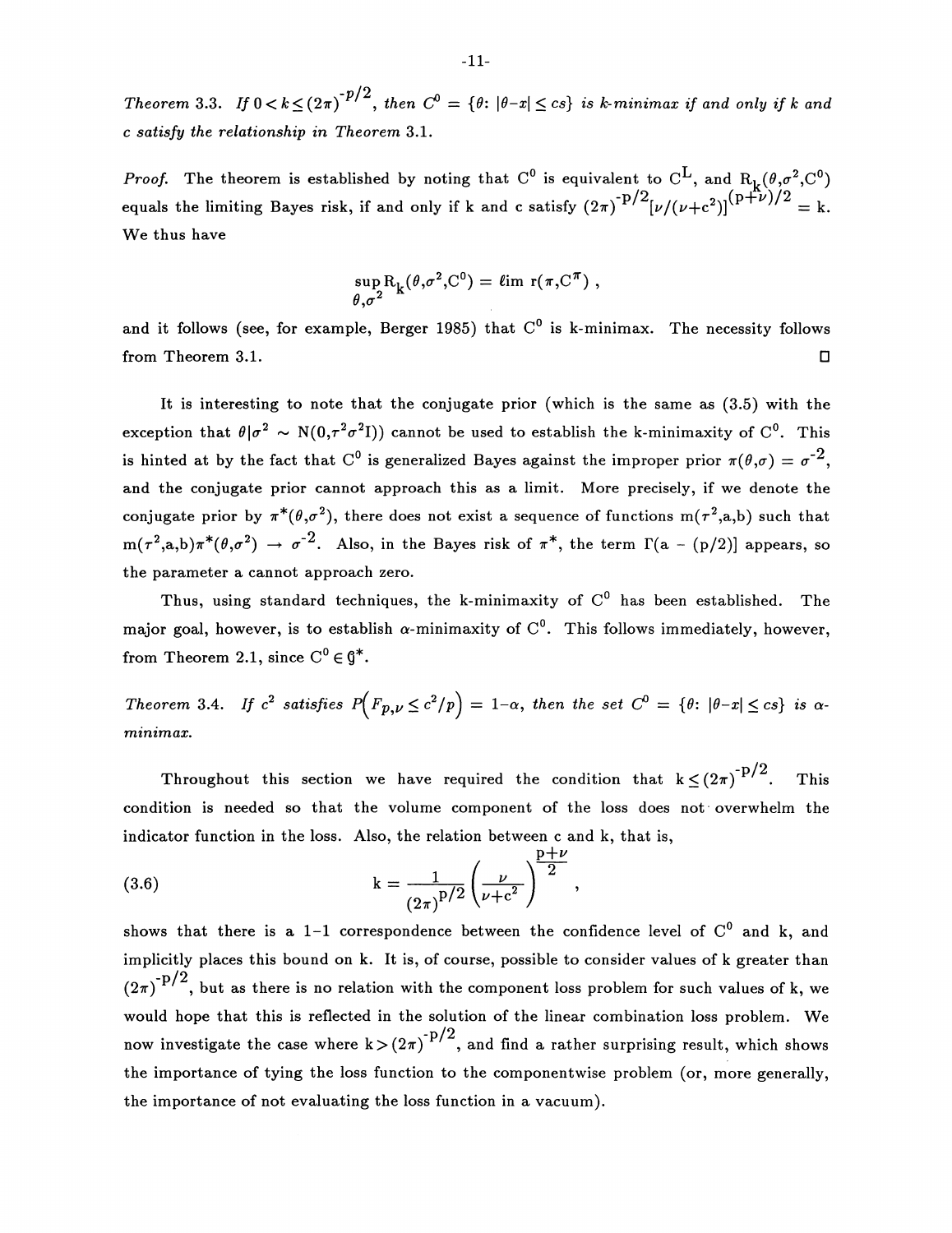Theorem 3.5. *If*  $k>(2\pi)^{-p/2}$ , the empty set,  $\emptyset$  (or equivalently, any set of Lebesgue measure *zero), is the unique minimax set estimator of* B. *Moreover,* 0 *is the unique proper Bayes (hence admissible) set estimator.* 

*Remark.* Another way of characterizing the difference between the situation  $0 < k \le (2\pi)^{-p/2}$ and k >  $(2\pi)^{-p/2}$  is that, for k >  $(2\pi)^{-p/2}$  the best invariant set estimator is the unique minimax admissible estimator, which is probably not the case if  $k \le (2\pi)^{-p/2}$ .

*Proof.* The risk of  $\emptyset$  is, of course,  $R(\theta, \sigma^2, \emptyset) = 0$  for all  $\theta$  and  $\sigma$ . The minimaxity of  $\emptyset$  can be deduced from the proof in the Appendix, but it will also follow immediately when it is demonstrated that  $\emptyset$  is proper Bayes (since its Bayes risk will also be equal to zero).

To show that  $\emptyset$  is proper Bayes, we can consider the conjugate priors, which are similar to those given in (3.5) with the exception that the prior distribution on  $\theta$  is  $\theta | \sigma^2 \sim N(0, \sigma^2 \tau^2 I)$ . For this prior, the Bayes rule is given by (after some algebra)

$$
C^{B} = \left\{ \theta \colon |\theta - \delta^{B}(x)|^{2} \le \left(\frac{\tau^{2}}{\tau^{2} + 1}\right) \left(u^{-1} - 1\right) T(|x|, s) \right\},
$$
  
where  $\delta^{B}(x) = \left[\tau^{2}/(\tau^{2} + 1)\right]x$ ,  $T(|x|, s) = \nu s^{2} + (2/b) + |\kappa|^{2}/(\tau^{2} + 1)$ , and  

$$
u = \left[ k \left(\frac{2\pi \tau^{2}}{\tau^{2} + 1}\right)^{p/2} \right]^{\frac{2}{p + \nu + 2a}}.
$$

Now suppose that  $k = (2\pi)^{-p/2}(1+\epsilon)$  for some  $\epsilon > 0$ . Choose  $\tau^2$  to satisfy  $\tau^2 >$  $\left[\left(1+\epsilon\right)^{2/P} - 1\right]$  , which implies u > 1 and that the right-hand side of the inequality in (3.15) is negative. Hence  $C^B = \emptyset$  for this choice of  $\tau^2$ . If we let  $\pi_{\emptyset}$  denote the prior for which  $\emptyset$  is the Bayes rule, then it follows that any minimax set estimator must be Bayes against  $\pi_{\mathfrak{g}}$ .

Let C be any confidence procedure which is not equivalent to  $\emptyset$ , that is, there exists a set B with positive Lebesgue measure such that for all  $(x,s) \in B$ , the confidence set  $C_{x,s}$  is a set of  $\theta$  values with positive Lebesgue measure. We then have

$$
r(\pi_{\emptyset}, C) - r(\pi_{\emptyset}, \emptyset) = r(\pi_{\emptyset}, C) - r(\pi_{\emptyset}, C \cap \emptyset) = r(\pi_{\emptyset}, C - \emptyset) > 0
$$

where the last inequality follows from Theorem 3.2. Therefore, C cannot be Bayes against  $\pi_{\emptyset}$ and, hence,  $\emptyset$  is unique Bayes and unique minimax, hence admissible.

Thus the correspondence between the linear combination loss and the component loss is complete. If  $k > (2\pi)^{-p/2}$  there is no value of  $\alpha$  which corresponds to k. This shows that this choice of weights in the loss is absurd, but the solution to the linear combination loss function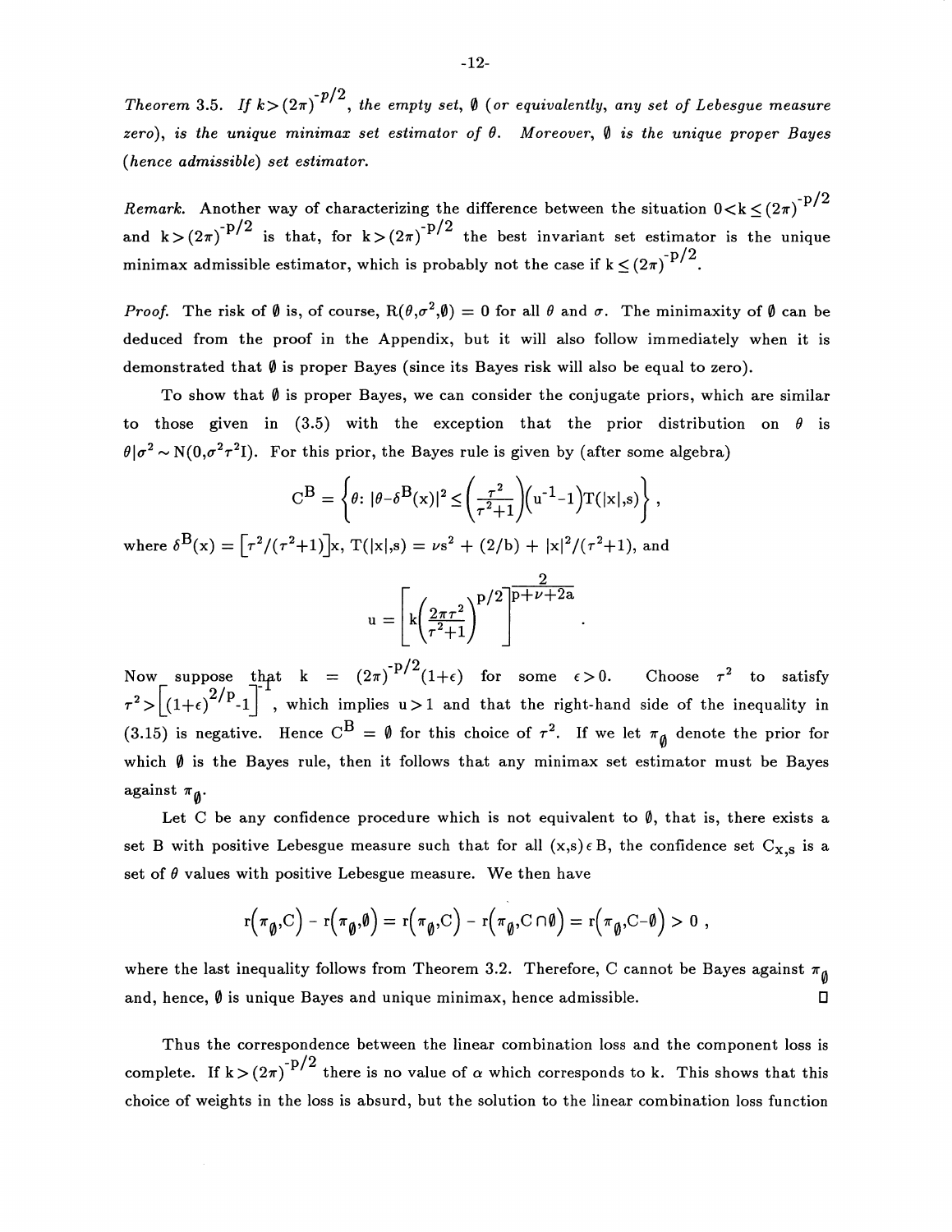problem reflects this: the best set estimator is the empty set. Thus, although it is possible to obtain unreasonable results when the loss function is used alone, such results will not happen if the correspondence with componentwise loss is maintained.

Lastly, we note that all the results in this section can be made to apply to the case of known  $\sigma^2$ , simply by replacing s<sup>2</sup> by  $\sigma^2$  and letting  $\nu \rightarrow \infty$ . For this case the conjugate prior can be used to establish the minimaxity of  $C^0$ , making the calculations a bit simpler. Also, the restriction  $0 \le k \le (2\pi)^{-p/2}$  remains the same, but the relation (3.6) becomes k =  $(2\pi)^{-p/2}$  exp(-c<sup>2</sup>/2).

# Acknowledgment.

We thank the referees and Associate Editor for their very insightful comments.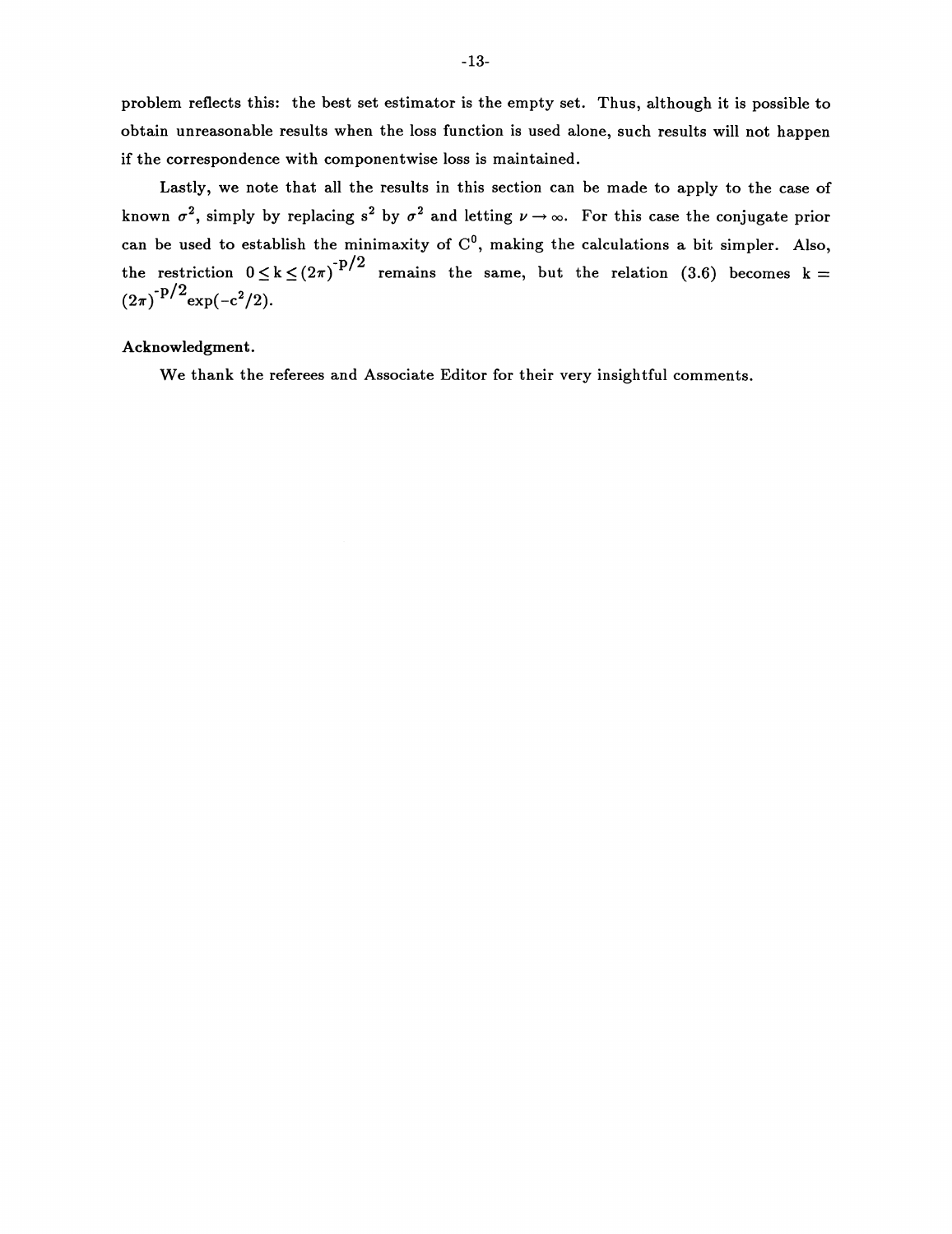### APPENDIX

## *Convergence of Bayes Risk*

Let  $E(\cdot|\cdot)$  be the general notation for conditional expectation, with  $E(\cdot)$  denoting unconditional expectation. Let  $\pi(\theta, \sigma^2)$  be the (proper) prior distribution given by (3.5), and let  $C^{\pi}$  be the Bayes rule against this prior using the loss (3.1), which is given by

(A.1) 
$$
C^{\pi} = \left\{ \theta : \frac{e^{-|\theta|^2/2\tau^2} \Gamma\left(\frac{p+\nu}{2} + a\right)}{\left(\frac{|x-\theta|^2}{2} + \frac{\nu s^2}{2} + \frac{1}{b}\right)^{\frac{p+\nu}{2} + a}} \times k \int_{0}^{\frac{p}{2} + \frac{p\tau^2}{2}} \frac{e^{-\frac{1}{2} \left(\frac{\nu s^2}{2} + \frac{1}{b}\right)} e^{-\frac{|x|^2}{2(\sigma^2 + \tau^2)}}}{\left(\sigma^2\right)^{\frac{p}{2}} + a + 1} d\sigma^2 \right\}.
$$

*Theorem A1. The Bayes risk,*  $r(\pi, C^{\pi})$ *, satisfies* 

$$
\begin{array}{lll}\n\text{(A.2)} & \lim_{\substack{\tau^2 \to \infty \\ b \to \infty}} \eta(\pi, C^{\pi}) = R_k(\theta, \sigma^2, C), \qquad \forall \theta \end{array},
$$

*where* 

$$
(A.3) \tC = \{\theta: |\theta - x| \leq c \ s\},
$$

*and* 

and

\n
$$
c^2 = \nu \left[ \left( \frac{1}{k(2\pi)^{p/2}} \right)^{\frac{-2}{p+\nu}} - 1 \right]^+,
$$

*with* "+" *denoting positive part.* 

*Proof.* Straightforward calculation shows

$$
\mathcal{E}\left[\text{Vol}(\mathcal{C})/\sigma^{\mathcal{P}}|\theta,\sigma^2\right] = \mathcal{E}\left[\text{Vol}(\mathcal{C})/\sigma^{\mathcal{P}}\right] \Gamma\left(\frac{p+\nu}{2}\right)
$$
\n
$$
= \left(\frac{2\pi c^2}{\nu}\right)^{p/2} \frac{\Gamma\left(\frac{p+\nu}{2}\right)}{\Gamma(\nu/2)\Gamma(p/2)+1}
$$

and

$$
E[I_{\theta}(C)|\theta, \sigma^2] = E[I_{\theta}(C)]
$$
  
= P(F<sub>p,ν</sub> \le c<sup>2</sup>/p),

where  $F_{p,\nu}$  is an F random variable with p and  $\nu$  degrees of freedom. We will show that

(A.6) 
$$
\lim_{\substack{\tau^2 \to \infty \\ b \to \infty \\ a \to 0}} \mathbb{E}\Big[\text{Vol}(\mathcal{C}^{\pi})/\sigma^{\mathcal{P}}\Big] \geq \mathbb{E}\Big[\text{Vol}(\mathcal{C})/\sigma^{\mathcal{P}}\Big]
$$

and

(A.7) 
$$
\ell \text{im } E\big[\mathbb{I}_{\theta}(\mathcal{C}^{\pi})\big] \leq E\big[\mathbb{I}_{\theta}(\mathcal{C})\big].
$$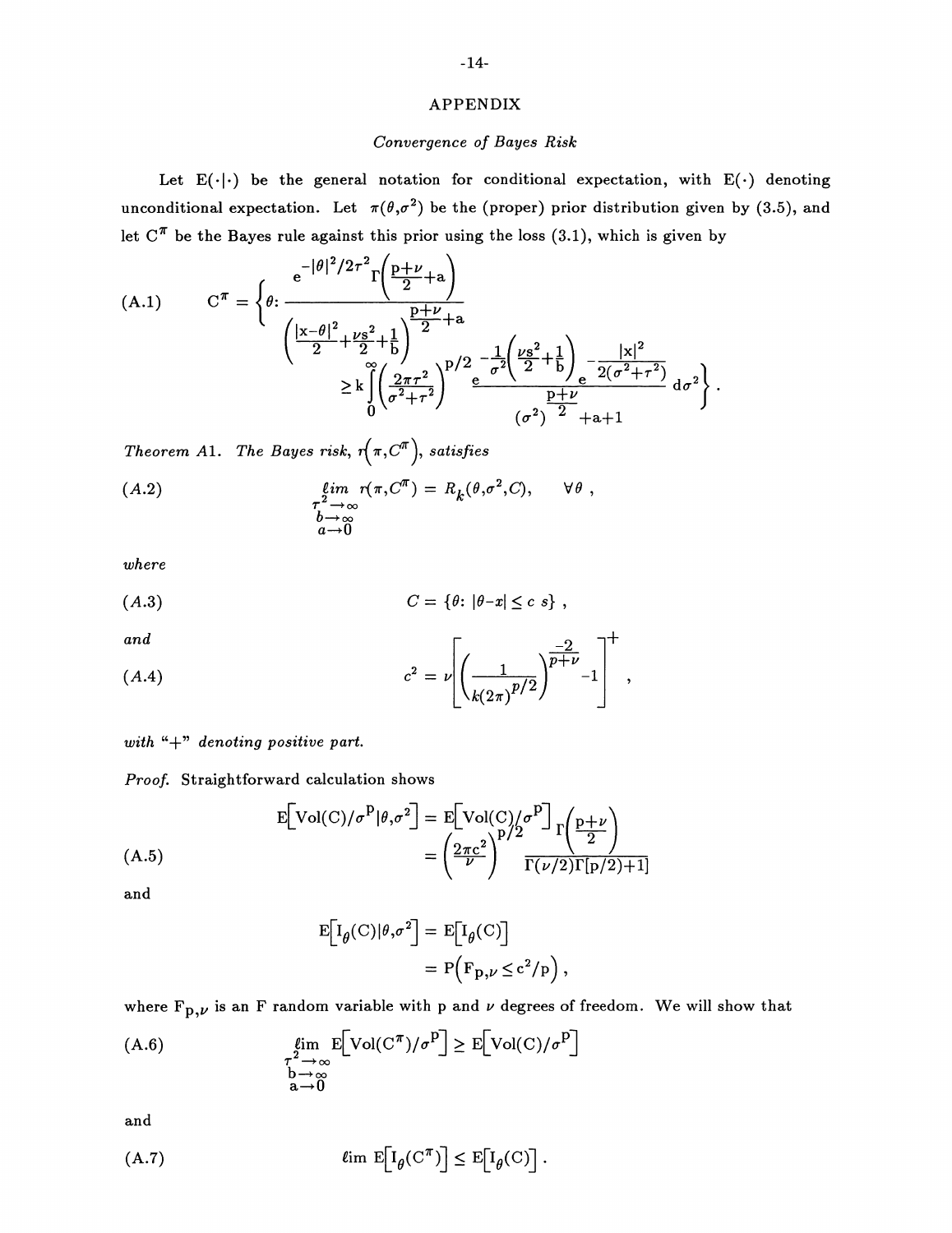Inequalities  $(A.6)$  and  $(A.7)$  establish that the limit in  $(A.2)$  is less than or equal to  $R_k(\theta, \sigma^2, C)$ . The opposite inequality is immediate, since  $C^{\pi}$  is Bayes against  $\pi$  for every  $\tau^2$ , b, and a. Hence, the equality in (A.2) will be established.

To establish (A.6), we will bound  $Vol(C^T)$  from below with the set  $C_1$  given by

$$
C_1=\{\theta\colon |\theta{-}x|\leq r\}
$$

where we define the random variable

$$
r^{2} = \min\left\{ (k^{*}-1)^{+} (\nu S^{2}+2/b), A - \frac{\sigma^{2}}{\sigma^{2}+\tau^{2}}|X|^{2} \right\}
$$

where A is an arbitrary positive constant and  $k^* = |k(2\pi)^{p/2}|^{p+\nu+2a}$ .

It can be established that  $C_1$  is contained in  $C^{\pi}$ . Moreover, the expected scaled volume of C<sub>1</sub>,  $\mathcal{F}_pE(r/\sigma)^p$ , is independent of  $\tau^2$ , where  $\mathcal{F}_p = \pi^{p/2} / \Gamma[(p/2)+1]$  is the volume of a unit p-sphere. This follows because  $r/\sigma$  depends only on the random vector  $[S^2,\sigma^2,|X|^2/(\sigma^2+\tau^2)],$ which has a distribution independent of  $\tau^2$ . We can use monotone convergence to bring the limit inside the integral, and conclude

$$
\lim_{A \to \infty} \lim_{\tau^2 \to \infty} E[Vol(C_1)/\sigma^p] = \mathcal{F}_p[k^*-1]^{p/2} E\big\{[\nu S^2 + (2/b)]/\sigma^2\big\}^{p/2}.
$$

The last expectation can be evaluated explicitly and, after collecting terms and using the fact that  $[\nu S^2 + (2/b)]/\sigma^2 \sim \chi^2_{\nu+2}$ , we have

$$
E\left[\frac{\nu S^2 + (2/b)}{\sigma^2}\right]^{p/2} = 2^{p/2} \Gamma\left(\frac{p+v+a}{2}\right) \Gamma\left(\frac{\nu+a}{2}\right)^{-1}
$$

independent of b. Now, as  $a \to 0$ ,  $k^* - 1 \to c^2/\nu$  (for  $c^2$  given in (A.4)). Hence, we have

$$
\lim_{\substack{\tau^2 \to \infty \\ b \to \infty \\ a \to 0}} \mathbb{E}[\text{Vol}(\mathcal{C}^{\pi})/\sigma^{\mathcal{P}}] \ge (2\pi c^2/\nu)^{\mathcal{P}/2} \Gamma[(p+\nu)/2] \{\Gamma(\nu/2)\Gamma[(p/2)+1]\}^{-1}
$$

$$
= \mathbb{E}[\text{Vol}(\mathcal{C}_1)/\sigma^{\mathcal{P}}],
$$

establishing (A.6).

To establish (A.7), we proceed in a similar fashion, using the set  $C_2 = \{\theta: g^*(x,s^2,\theta) \geq k\},\$ where  $g^*(x,s^2,\theta)$  is given by

$$
g^*(x,s^2,\theta) = \frac{\Gamma\left(\frac{p+\nu}{2}+a\right)}{\left[\frac{|x-\theta|^2}{2} + \frac{\nu s^2}{2} + \frac{1}{b}\right]^{\frac{p+\nu}{2}+a}} \times \sqrt{\int_{0}^{\infty} (2\pi)^{p/2} \frac{\frac{1}{\sigma^2} \left(\frac{\nu s^2}{2} + \frac{1}{b}\right)}{\left(\frac{\sigma^2}{2}\right)^{\frac{p+\nu}{2}+a+1}} d\sigma^2}
$$
\n
$$
= \frac{1}{(2\pi)^{p/2}} \frac{\frac{\nu s^2}{2} + \frac{1}{b}}{\frac{|x-\theta|^2}{2} + \frac{\nu s^2}{2} + \frac{1}{b}} + \frac{1}{2}.
$$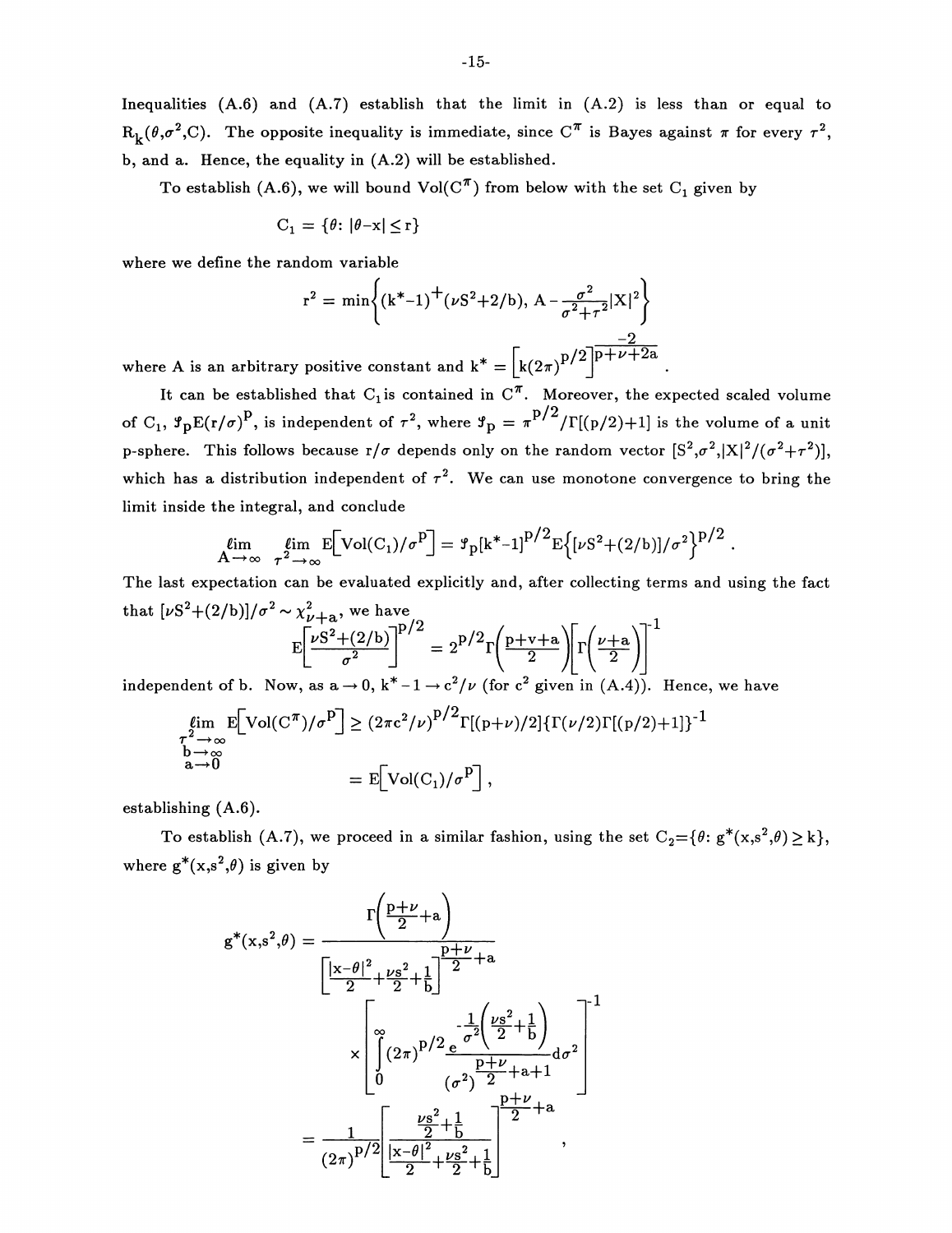It can then be established that

$$
\underset{\tau^2 \to \infty}{\text{lim}} \mathbb{E}\Big[\mathcal{I}_{\theta}(\mathcal{C}_4^{\pi})\Big] \leq \mathcal{E}_{\theta}\Big[\mathcal{I}_{\theta}(\mathcal{C}_2)\Big].
$$

Also, recall that  $k^* \rightarrow 1 + c^2/\nu$  as a $\rightarrow 0$ , for  $c^2$  of (A.4). Hence, it can be shown that

$$
\lim_{\substack{\mathbf{a}\to\mathbf{0}\\ \mathbf{b}\to\infty}} \mathbf{E}_{\theta} \big[\mathbf{I}_{\theta}(\mathbf{C}_2)\big] = \mathbf{P}[(|\mathbf{X}-\theta|^2/\sigma^2) \leq (c^2 S^2/\sigma^2)],
$$

 $\hat{\mathcal{L}}$ 

and it therefore follows that

$$
\ell \text{im } E\Big[I_{\theta}(C^{\pi})\Big] \le P[(|X-\theta|^2/\sigma^2) \le (c^2S^2/\sigma^2)] = P\Big[F_{p,\nu} \le (c^2/p)\Big]
$$
  
=  $E\Big[I_{\theta}(C)\Big]$ ,

establishing  $(A.7)$  and completing the proof.  $\square$ 

 $\bar{\bar{z}}$